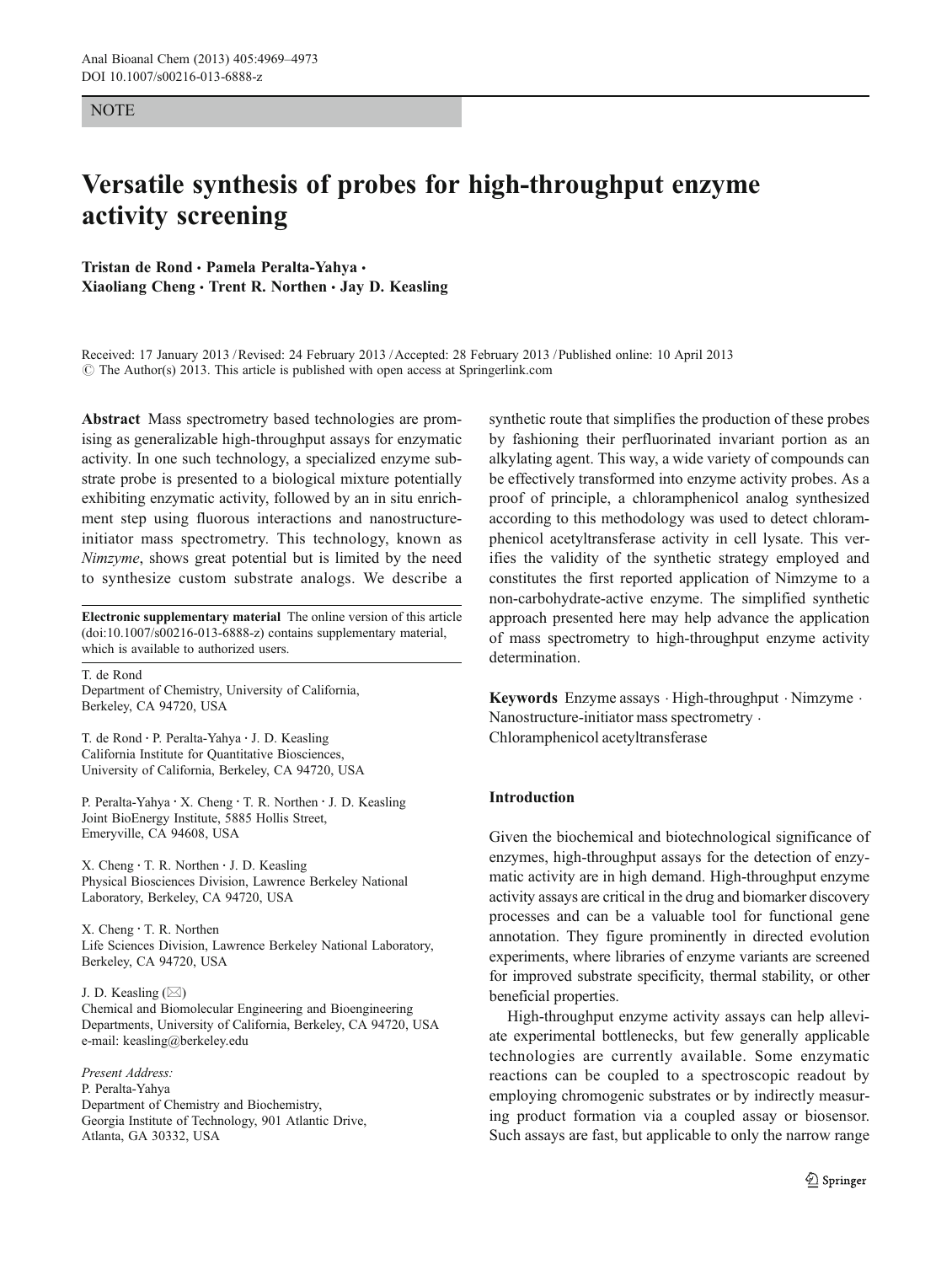<span id="page-1-0"></span>of biochemical transformations for which methods have been developed. On the other hand, mass spectrometrybased assays are more universal, but require lengthy chromatographic separations to avoid spectral complexity and ionization suppression, drastically reducing experimental throughput (Fig. 1a).

Nimzyme is a nanostructure-initiator mass spectrometry (NIMS)-based analytical technique that can detect enzymatic activity in complex mixtures such as crude cell lysate [[1](#page-4-0)–[3\]](#page-4-0). It circumvents time-intensive chromatographic separations by means of an in situ fluorous affinity purification (Fig. 1b). This, in combination with acoustic sample deposition [\[4](#page-4-0)], shows potential as a high-throughput enzyme activity assay.

Currently, two hurdles limit the applications of Nimzyme. First, the technique requires the chemical synthesis of a specialized analog for each substrate of interest [[5\]](#page-4-0). Second, all reported applications of Nimzyme thus far have been on enzymes acting on carbohydrates [[1](#page-4-0)–[4](#page-4-0)]. Hence, the generalizability of the technique has yet to be demonstrated.

Here, we report a synthetic route towards Nimzyme probes in which the substrate moiety is introduced towards the end of the synthesis. Accordingly, the invariant portion of these compounds needs to be synthesized only once. By fashioning this fragment as an alkylating agent, a variety of synthetically and biologically significant molecules can be readily transformed into Nimzyme probes. We also show that a chloramphenicol analog synthesized according to this methodology is effective in detecting chloramphenicol acetyltransferase (CAT) activity in crude cell lysate.

# Experimental

General synthetic remarks and materials

Moisture-free conditions were employed only where indicated. Reagents and solvents were purchased from TCI America, ChemPep, Alfa Aesar, BDH, and Sigma-Aldrich,



Fig. 1 Overview of the Nimzyme technology. a Performing protein purification on a large number of samples is usually prohibitive. Hence, high-throughput activity assays are typically performed in whole cells or in cell lysate, which requires separation by chromatography before mass spectrometric analysis. b Workflow of the highthroughput Nimzyme enzyme activity assay as described in ref. [\[2](#page-4-0)]. Enzyme substrate analogs harboring perfluoroalkyl moieties are incubated in a complex mixture exhibiting enzymatic activity (e.g., crude cell lysate). The mixture is quenched and spotted (e.g., using acoustic deposition) on a NIMS chip coated with a perfluorinated initiator substance. The surface is subjected to aqueous washes, allowing cell debris to be rinsed away while fluorous interactions with the chip

surface retain the analytes. Subsequent NIMS, performed on a MALDI-TOF mass spectrometer, generates mass spectra where the ratio of substrate to product mass speaks is a measure of enzyme activity. c Generalized anatomy of a Nimzyme substrate. Substrate analogs that can be employed in Nimzyme require a perfluorinated moiety to allow for in situ cleanup and an ionizable group to improve NIMS sensitivity. d The retrosynthetic strategy employed in this manuscript. The invariable part of these substrates is synthesized once, in the form of tosylate alkylating agents 1 and 2. These can react with a wide variety of nucleophiles to provide Nimzyme-amenable substrate analogs. Key:  $Ts = p$ -toluenesulfonyl;  $Pbf = 2,2,4,6,7$ pentamethyldihydrobenzofuran-5-sulfonyl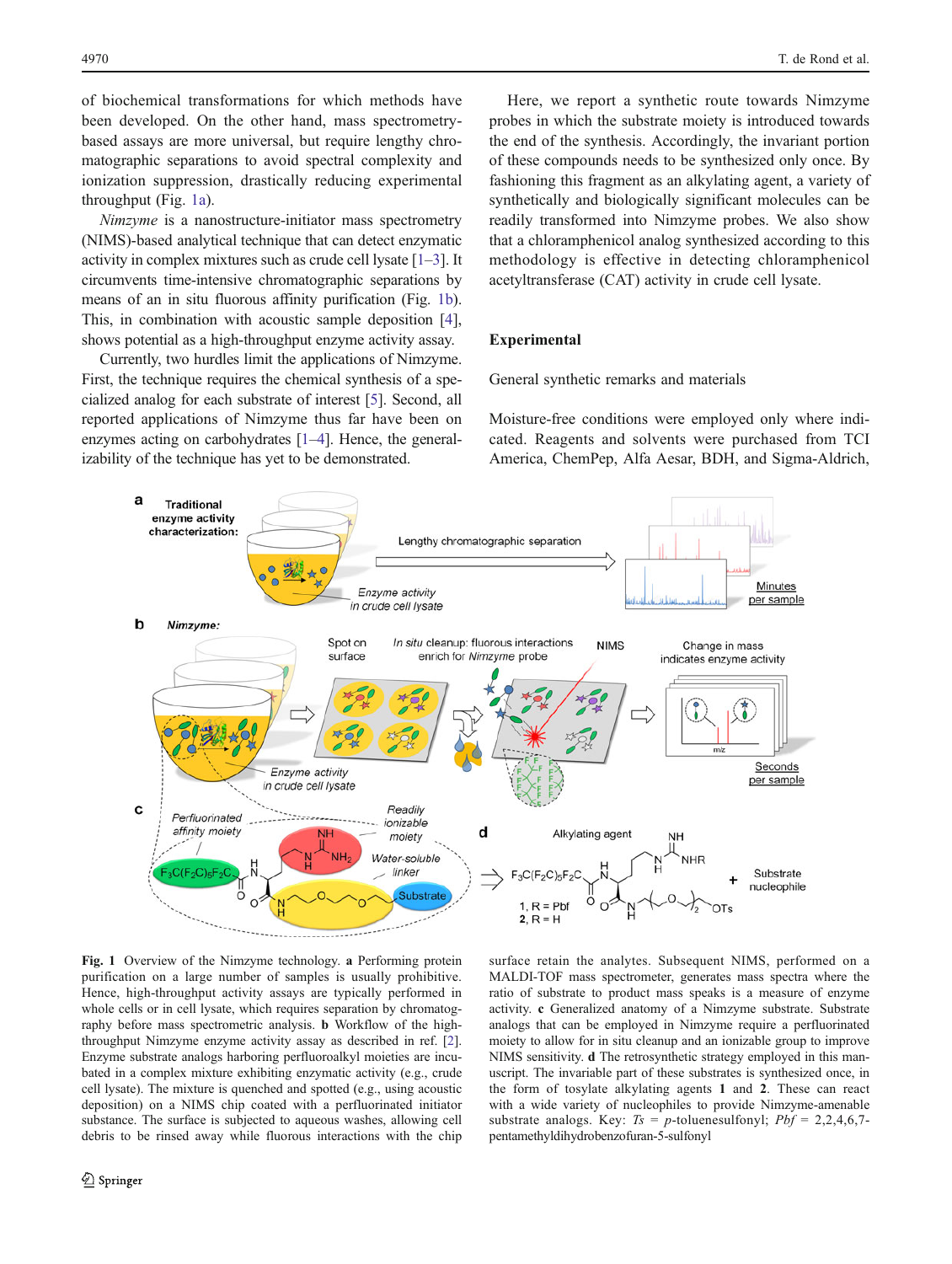anhydrous whenever possible, and were used as received unless otherwise indicated. FluoroFlash fluorous solidphase extraction cartridges were purchased from Fluorous Technologies Incorporated.

#### Design of alkylating agents

A generalized structure of Nimzyme-amenable substrate analogs as prepared in this manuscript is shown in Fig. [1c.](#page-1-0) A perfluoroalkanoyl moiety imparts the required fluorophilic character to allow for on-chip purification, and an arginine moiety ensures high ionization efficiency in NIMS [\[1](#page-4-0)]. Avoiding reliance on the substrate moiety to impart ionizability also allows for direct comparison of NIMS peak heights to determine relative abundance of chemical species. A tri(ethylene glycol) linker was installed to improve enzyme–substrate accessibility and enhance the probe's solubility in water.

Nucleophilic substitution chemistry was chosen to couple substrates of interest to the probe's invariant portion because many biologically relevant substrates possess nucleophilic functional groups. Hence, we incorporated a  $p$ -toluenesulfonate ester (tosylate) leaving group into the invariant portion of the Nimzyme probe, resulting in alkylating agents 1 and 2 (Fig. [1d\)](#page-1-0).

## Synthesis of alkylating agents

A synthetic route to 1 and 2 was devised, which starts from readily available starting materials. A synthetic scheme, detailed synthetic protocols, and spectral data of all intermediates are reported in the Electronic Supplementary Material (Scheme S1 and S2 and Figs. S1–S11). Briefly, 2-(2-(2-aminoethoxy)ethoxy)ethanol—obtained by means of a Gabriel synthesis from 2-(2-(2-chloroethoxy)ethoxy) ethanol—was coupled to Fmoc-Arg(Pbf)-OH using conventional solution-phase peptide synthesis methodology. The Fmoc group was removed with diethylamine and the resulting amine was acylated with perfluorooctanoyl chloride under Schotten–Baumann conditions. The resulting alcohol was tosylated to afford 1 in 26 % yield with respect to Fmoc-Arg(Pbf)-OH (four steps). Lastly, the Pbf protecting group was removed with 90:10 TFA/MeOH to afford 2.

## Alkylation reactions

The alkylation and deprotection reactions were monitored by NIMS of 0.1 μL of the reaction mixture dissolved in 10 μL methanol. Fluorous solid-phase extraction (F-SPE) was performed on FluoroFlash 2 g cartridges as follows: The cartridges were preconditioned with 1 mL N,N-dimethylformamide (DMF) and 7 mL 80:20  $MeOH/H<sub>2</sub>O$ , loaded with the crude alkylation reaction mixture, washed with 7 mL 80:20 MeOH/H<sub>2</sub>O, and eluted with

10 mL MeOH. Each F-SPE cartridge was used only once. Possible product isomerism was ruled out by LC/MS (see ESM). Because the quantities prepared here are too small to be accurately weighed, their yields were determined relative to a known concentration of Nz-OMe (12 in the ESM) by mixing them in a 1:1 ratio and determining the ratio of NIMS peak intensities. 12 was chosen as an internal standard because its mass does not overlap with any of the reagents, products, or possible side products and can reasonably be assumed to ionize similarly to 3 through 11. For amine nucleophiles (products 5, 6, and 11), using the hydrochloride form led to the formation of what was presumed to be "Nz(Pbf)-Cl" (NIMS calc'd for  $[M+H]$ <sup>+</sup> 972.2; found 972.1; characteristic 3:1 M+H:M+H+2 ratio). Hence, we either purchased or generated the free base form of these substrates. Representative reactions using alkylating agents 1 and 2 are described in detail below. All others are described in the ESM; ' $Nz$ '=2-(2-( $N^{\alpha}$ -perfluorooctanoylargininamidoethoxy) ethoxy)ethyl (structural formula shown in Fig. [2a](#page-3-0))

### 9—Ibuprofen Nz ester

Into a borosilicate test tube with stir bar, 5.7 mg ibuprofen sodium salt (25 μmol, 50 eq), 10 μL 50 mM Nz-OTs (2) in DMF, and 490 μL DMF were added. The mixture was stirred at 70 °C for 3 h. After cooling to room temperature (RT), 5 mL 1 M aqueous NaOH was added, the resulting solution was extracted with  $3 \times 5$  mL chloroform, and each of the extracts was in turn washed with another 5 mL 1 M aqueous NaOH. A few crystals of NH3Cl were added to the chloroform extracts, which were filtered and evaporated in vacuo to yield a colorless residue which was taken up in MeOH 78 % yield.

#### 11—(1R,2R)-N-Nz-1-(4-nitrophenyl)propane-1,3-diol

Into a borosilicate test tube with stir bar, 50 μL 100 mM Nz(Pbf)-OTs (1) in DMF, 200 μL more DMF, and 53.1 mg (250 μmol, 50 eq)  $(1R, 2R)$ -2-amino-1- $(4$ -nitrophenyl $)$ -1,3propanediol were added. The mixture was stirred at 110 °C for 2 h, cooled to RT, and F-SPE purified. The eluent was evaporated in vacuo, redissolved in 2 mL 90:10 TFA/MeOH, and left to stir at RT for 12 h. The TFA/MeOH was evaporated under a gentle stream of nitrogen, leaving a white residue which was taken up in MeOH 45 % yield.

## NIMS surface fabrication

The production of NIMS chips has been described elsewhere [\[6\]](#page-4-0). Briefly, a silicon wafer is cleaned thoroughly with methanol, followed by anodic etching with 25 % hydrofluoric acid  $(w/v)$  in ethanol in a custom-made Teflon etching chamber using a current of 2.4 A for 15 min. Next, the chips are coated by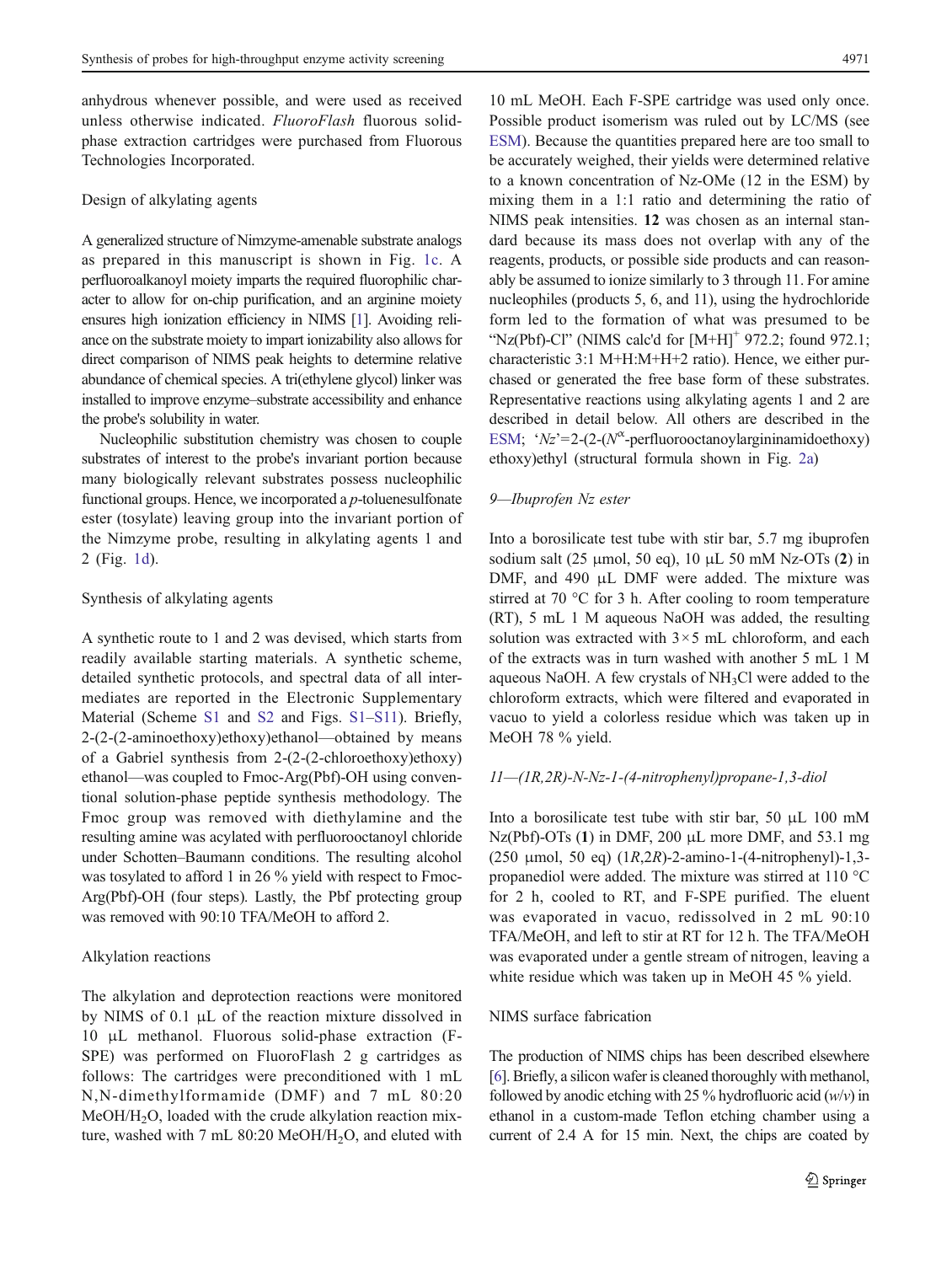<span id="page-3-0"></span>

Fig. 2 Convenient synthesis of Nimzyme probes and their suitability for the detection of CAT activity in cell lysate. a Synthesis of Nimzyme substrates using tosylates 1 and 2 as alkylating agents, and NIMS spectra of the products purified only by F-SPE (for 1), or liquid–liquid extraction (for 2). Yields reported are combined yields for alkylation, purification, and (for 1) deprotection. **b** CAT catalyzes the  $O^3$ -acetylation of chloramphenicol. c Chloramphenicol analog 11 was synthesized through the alkylation of (1R,2R)-2-amino-1-(4-nitrophenyl)-1,3-

propanediol with 1 according to the methodology shown. d Exposure of 11 to control lysate followed by the Nimzyme workflow shown in Fig. [1b](#page-1-0) shows a clean mass peak corresponding to 11 (expected M+H,  $m/z = 896.26$ ). e Exposure of 11 to lysate of E. coli having expressed CAT, followed by Nimzyme, shows a mass shift of exactly one acetyl unit relative to 11 (expected M+H,  $m/z=$ 938.26). Key:  $THF = \text{tetrahydrofuran}$ ;  $TFA = \text{trifluoroacetic acid}$ ;  $DMF = N$ , N'-dimethylformamide

adding the perfluorinated initiator liquid bis(heptadecafluoro-1,1,2,2-tetrahydrodecyl)tetramethyl-disiloxane for 20 min. Excess initiator is blown off with nitrogen.

### Enzymatic activity assay

Overnight cultures of Escherichia coli DH1 harboring either pBbB8k-GFP or pBbB8k-CAT (the construction of these is described in the ESM) were diluted 1:10 in LB with 50 μg  $mL^{-1}$  kanamycin, and grown for 1 h at 37 °C, after which they were induced with 0.2 %  $(w/v)$  arabinose. After 2 h of growth, 0.5 mL of the culture was centrifuged at ∼12,000×g for 1 min, the pellet was resuspended in 0.25 mL aqueous 50 mM sodium phosphate (pH 7.5), and sonicated for 30 s. Acetyl-CoA was added to a final concentration of 2 mM and 11 to a final concentration of 0.5 mM. The mixture was mixed and incubated at room temperature for 5 min and subsequently quenched with an equal volume of methanol. A 0.3-μL droplet of the mixture was spotted onto a NIMS chip and the excess liquid removed 5 s later by touching it with a Kimwipe (Kimberly-Clark). The spotted area was washed with  $2 \times 1 \mu L$ deionized water. The NIMS chip was taped to a modified standard matrix-assisted laser desorption/ionization (MALDI) plate, which was then loaded into an Applied Biosystems 4800 MALDI time of flight (TOF)/TOF mass spectrometer. Agilent ESI-L Low Concentration Tuning Mix